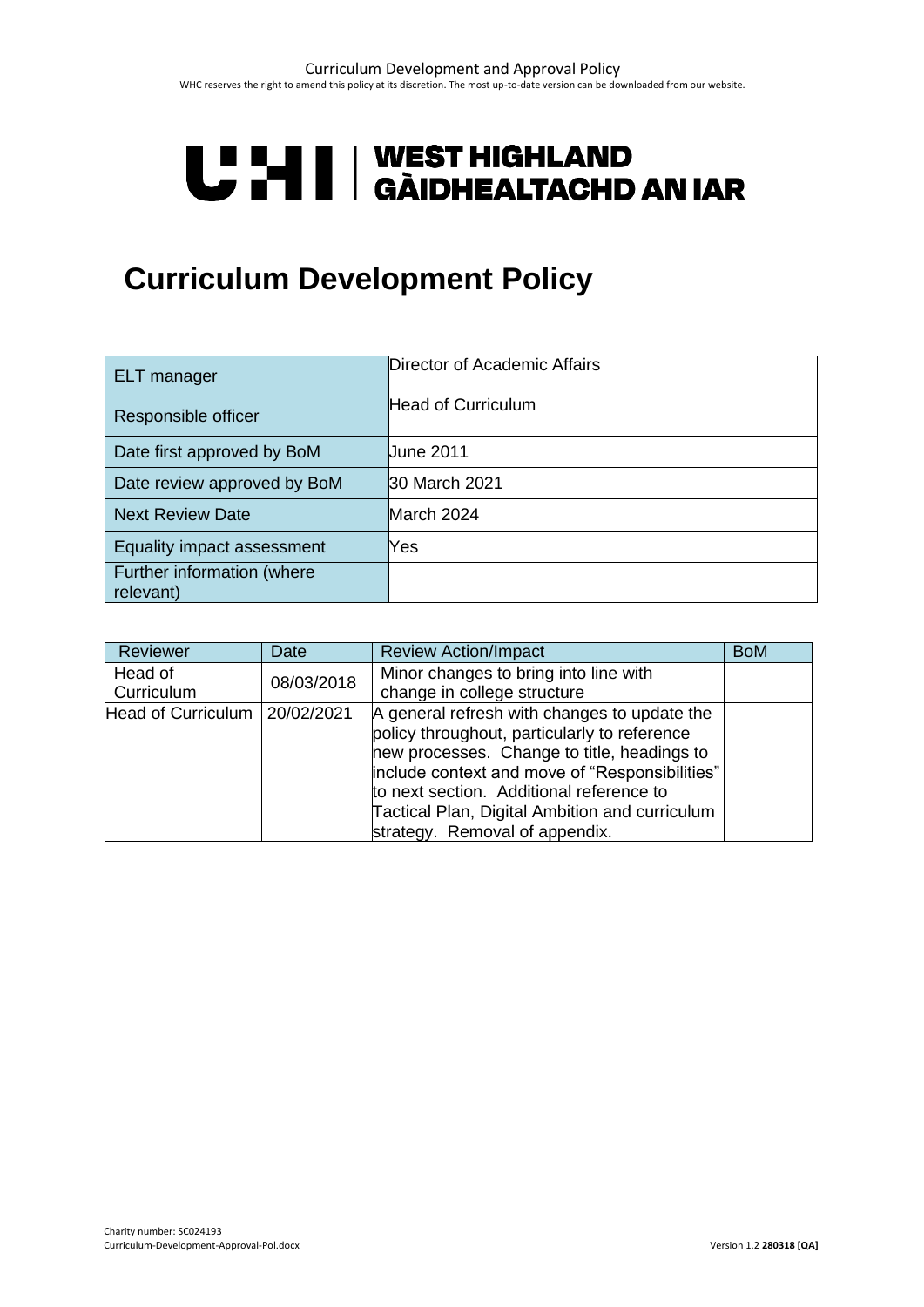#### **Contents**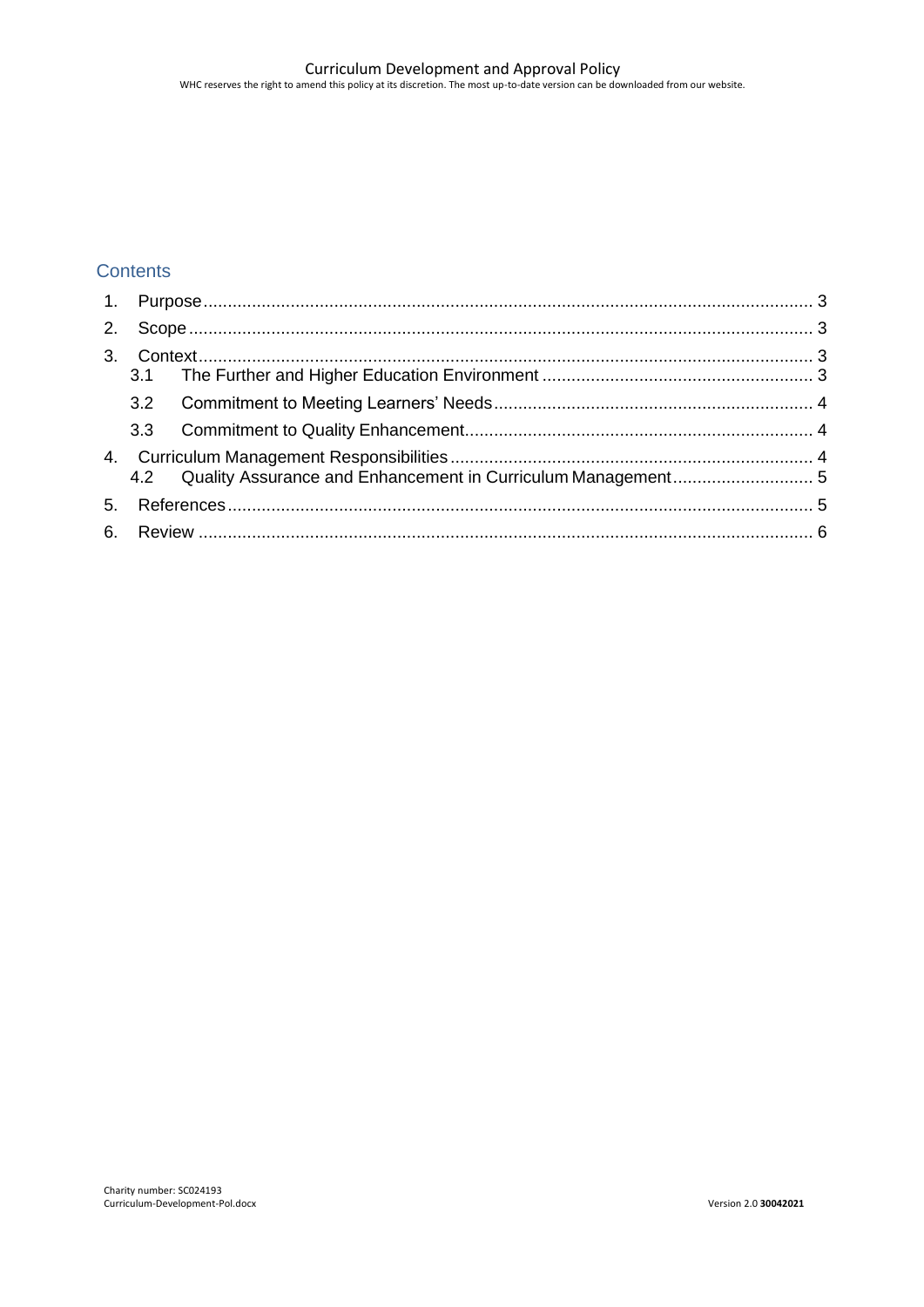## <span id="page-2-0"></span>**1. Purpose**

The purpose of this Policy statement is to:

- Provide a framework in which curricular developments and decisions will be managed.
- Indicate how responsibility for curriculum matters will be defined.
- Support staff in focusing effectively on curriculum commitments expressed in the college Strategic and Tactical Plans and relevant college strategies.
- Embed the Strategy for Learning and the Teaching and Enhancement as the key influencers on curriculum and curriculum management decision making.

## <span id="page-2-1"></span>**2. Scope**

This Policy defines the management framework in which curriculum decisions will be determined, implemented, and evaluated for all provision delivered by West Highland College UHI (WHC) irrespective of delivery location, level, or mode.

For the purposes of this policy, curriculum is defined as the learner's total experience including pre-entry, enrolment, course activity, exit and post college contact.

## <span id="page-2-2"></span>**3. Context**

#### <span id="page-2-3"></span>**3.1 The Further and Higher Education Environment**

The college operates in a dynamic and demanding education and training environment. In meeting fully, the demands of this environment and the needs of the learners the college will:

- take account of market intelligence, national and regional requirements and initiatives in managing curriculum decisions.
- operate within the parameters set by funding and awarding bodies (principally the Scottish Funding Council (SFC), Scottish Qualifications Authority (SQA) and City & Guilds) and parameters set by UHI for Higher Education
- respond quickly and effectively to the requirements of other funding agencies, employers and stakeholder needs and other funding initiatives and opportunities.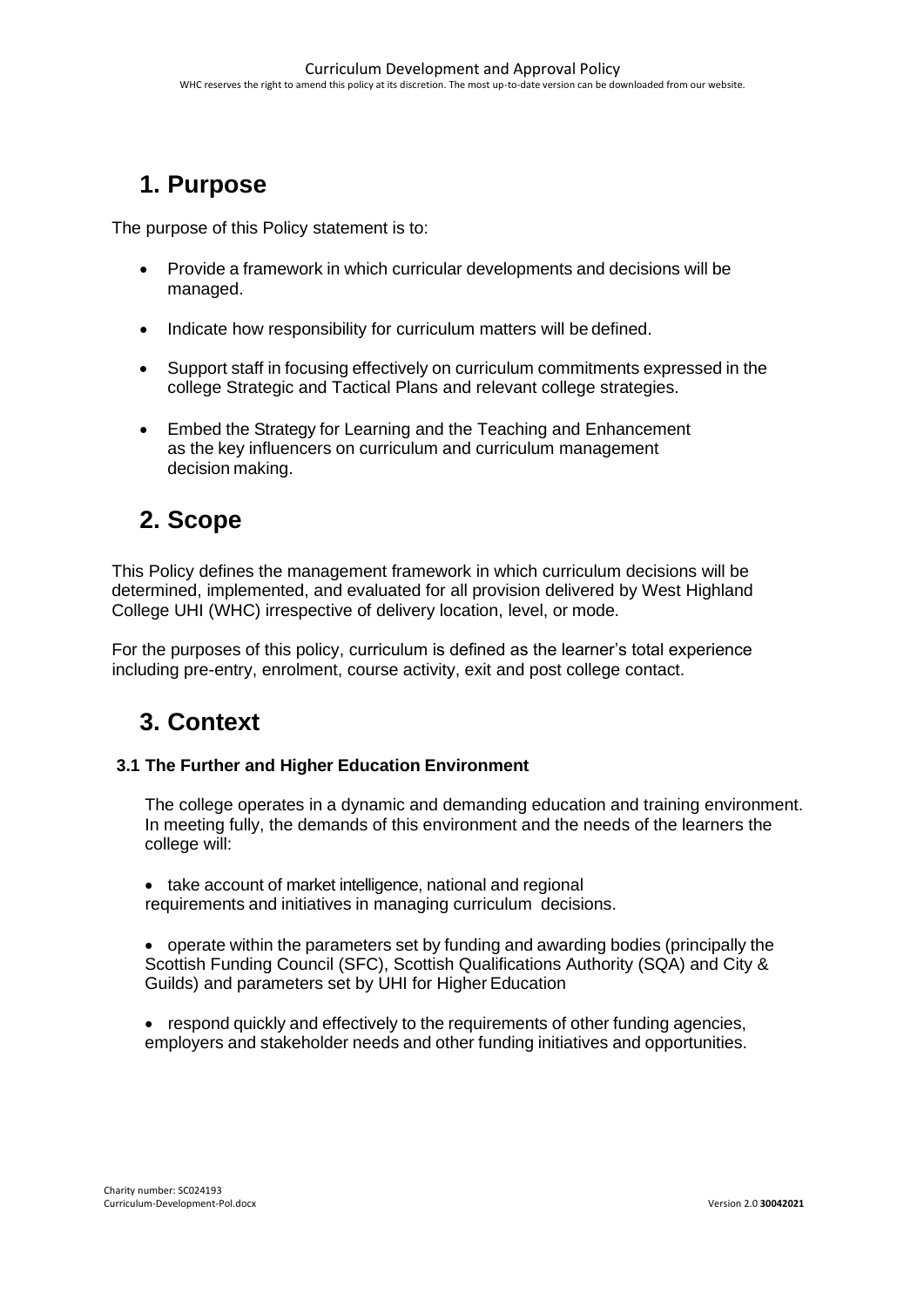#### <span id="page-3-0"></span>**3.2 Commitment to Meeting Learners' Needs**

The college is committed to the provision of up to date, relevant, flexible, and dynamic learning opportunities. These will be tailored to meet the needs of the learners whilst taking expressed views of learners, employers, and others into account.

Specific actions to support the achievement of this commitment will be clearly expressed within the Strategic and Operational Plans and will be subject to regular updating, review and evaluation.

#### <span id="page-3-1"></span>**3.3 Commitment to Quality Enhancement**

The college's commitment to quality enhancement is explicit within the college strategic plan, Excellence for All, the curriculum strategy, and the college's quality enhancement cycle. Quality enhancement is embedded within our holistic approach to quality management. The college operates rigorous quality assurance systems and refers to several external quality standards and frameworks (see reference section), underpinned by a thorough system of internal audit, curriculum review self-evaluation and performance review.

Continuous enhancement of the student experience and college systems to support learning, teaching and support for students is evidenced through extensive self-evaluation against the "How good is our college" framework. Selfevaluation review and planning processes support the development, delivery and maintenance of a curriculum that is relevant to learners' needs.

In demonstrating our commitment to quality, the college will:

- ensure a systematic 3-year planning approach to the development and internal approval of courses in line with the college Strategic Plan.
- monitor, review, and enhance curriculum services and activities on a regular and managed basis.
- take curriculum decisions which respond to its strategic and operating contexts.
- pursue excellence in the curriculum through the modernisation of learning and the adoption and maintenance of personal, local, and national standards.
- offer a supportive environment through the development of policies and associated good practice covering key activities to ensure that all curriculum needs of learners continue to be met.

## <span id="page-3-2"></span>**4. Curriculum Management Responsibilities**

**4.1** Posts with Specific Curriculum Management Responsibilities

Under arrangements delegated by the Board of Management, overall responsibility for the management of college curriculum and services rest with the Executive Leadership Team (ELT).

A key element in the effective management of curriculum development and delivery is empowerment of staff at all levels in the college, to enable them to make meaningful contributions to curriculum development and management. By making appropriate arrangements in its structure, the college will ensure that all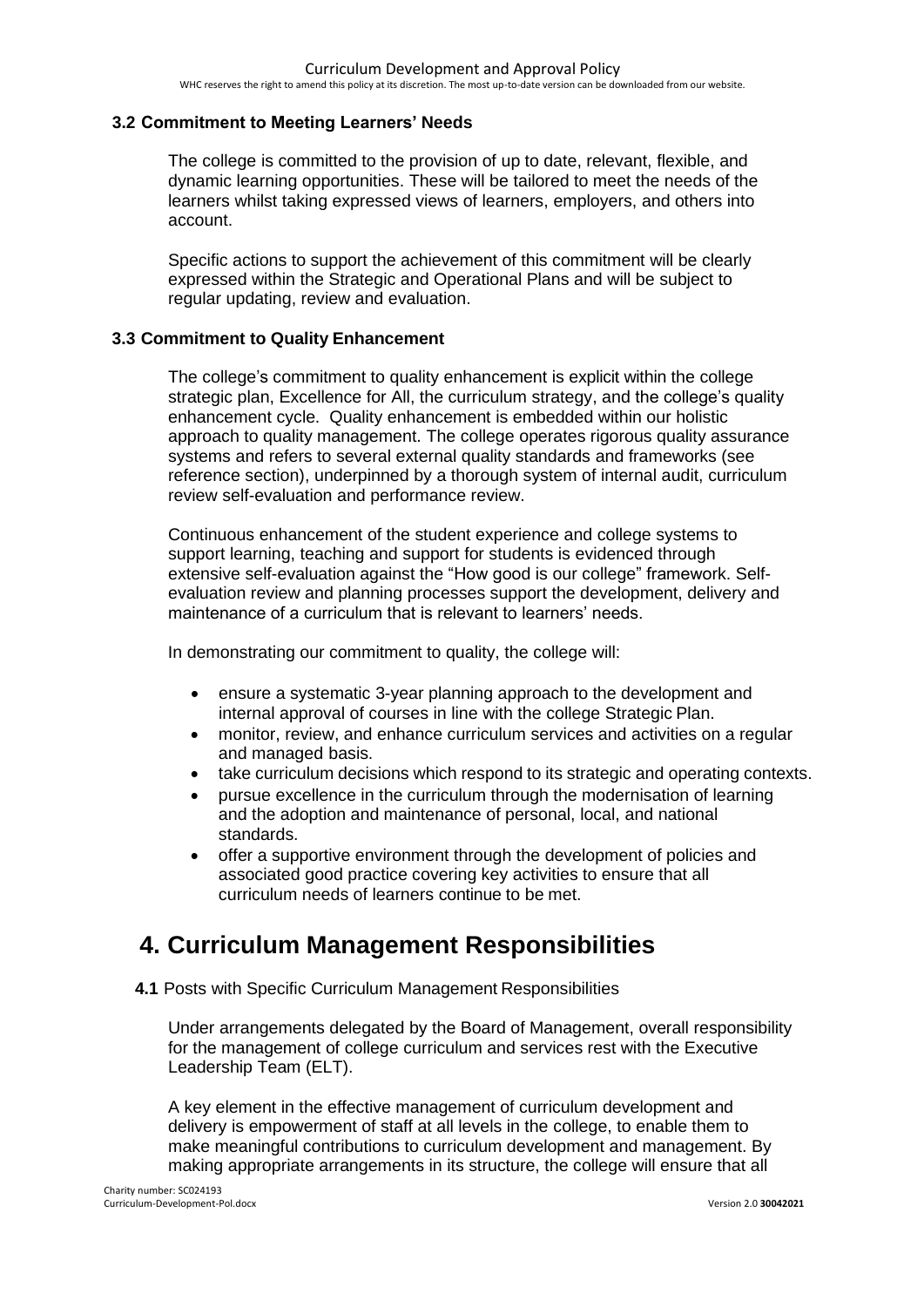curriculum management activities and arrangements are effective in meeting its curricular objectives.

This will be achieved by clearly defining curriculum responsibilities in specific posts and by developing and supporting all staff.

#### <span id="page-4-0"></span>**4.2 Quality Assurance and Enhancement in Curriculum Management**

In the context of overall arrangements for quality assurance and enhancement, the college will ensure effective management and equitable treatment of learners.

Specifically, this will be achieved through the operation of:

- The Board of Management, and Finance and General Purposes Committee (F&GP)
- The Executive Leadership Team (ELT)
- College Management Group and Academic Affairs
- The Academic Board
- Managers and leaders and their course teams

And through college enhancement supporting arrangements

- Self-evaluation, audit, and review activities
- Professional development arrangements and activities
- Quality Assurance processes and arrangements such as: Scrutiny and Approval, Progression Panels, assessment, verification, student feedback and complaints/Red button
- Student engagement arrangements

The college will ensure adequate effective operating arrangements are in place to ensure the curriculum is monitored and reviewed to continue to meet learners changing needs.

### <span id="page-4-1"></span>**5. References**

This policy will operate in conjunction with, and be supported by the following:

- Strategy for Learning Excellence for All (E4A) (appendix 1)
- Strategic and Tactical Plans
- Digital Ambition
- Curriculum Strategy and Design Principles
- Course Development and Approval (Scrutiny) Policy
- Scottish Funding Council Guidelines and Regulations
- Awarding Body Guidelines and Regulations
- College Quality Systems, Policies and Processes
- UHI Guide Academic Standards and Quality Regulations
- [How good is our college](https://education.gov.scot/improvement/self-evaluation/how-good-is-our-college)
- [The Quality Assurance Agency for Higher Education](https://www.qaa.ac.uk/)
- **[Scottish Qualifications Authority](https://www.sqa.org.uk/sqa/70972.html)**